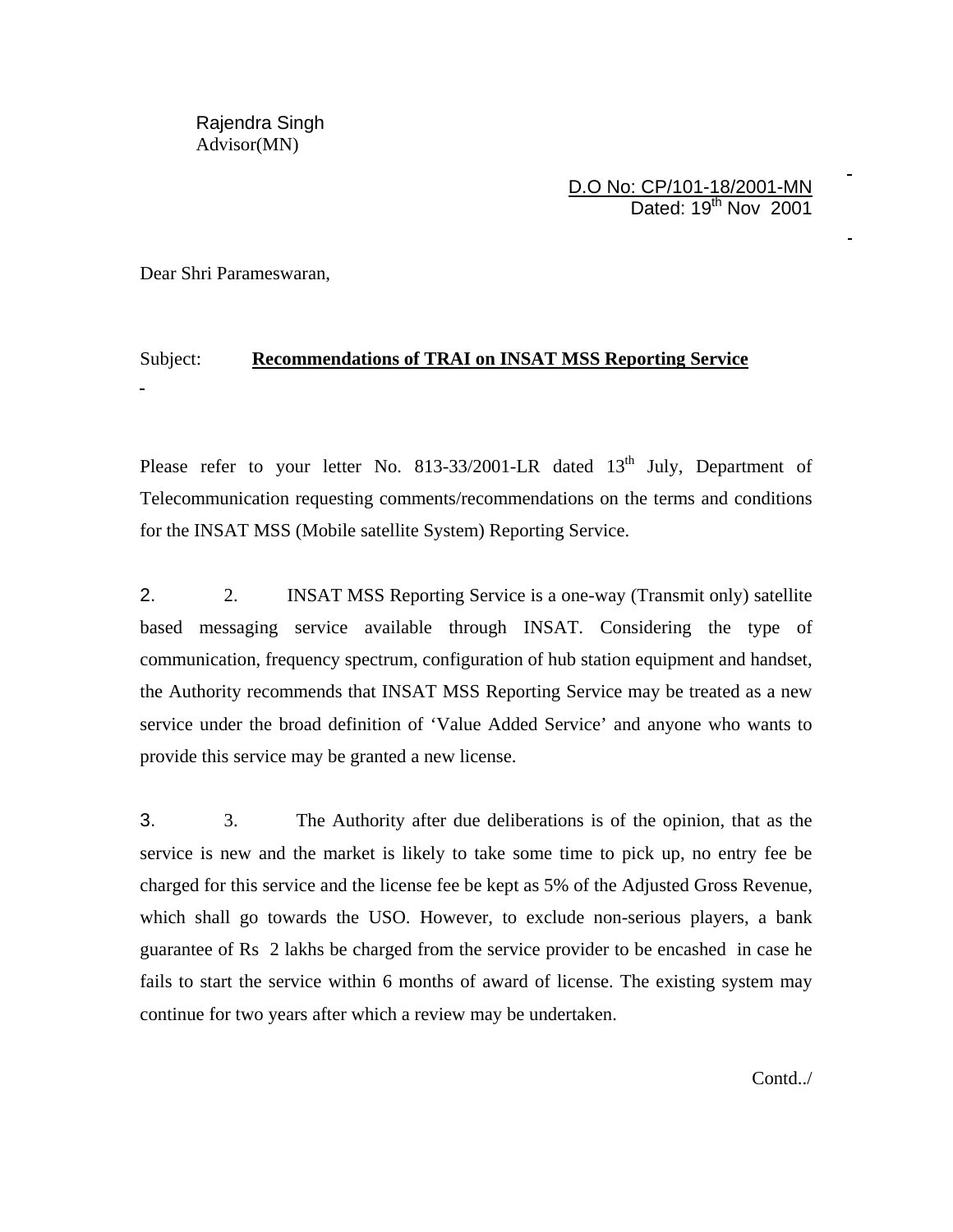4. In respect of tariffs, the Authority has generally adopted the policy of forbearance for all such services and will therefore not like to fix any tariff for this new service for the time being. For reporting the message to the subscribers, e-mail or Internet should be the media. Detailed recommendations of the Authority are enclosed. These recommendations along with the text of this letter are being made public and are being placed on the TRAI's website today.

With best regards,

Yours sincerely,

(Rajendra Singh)

Shri N. Parameswaran DDG (LR) Department of Telecommunications Sanchar Bhawan Ashok Road New Delhi-110001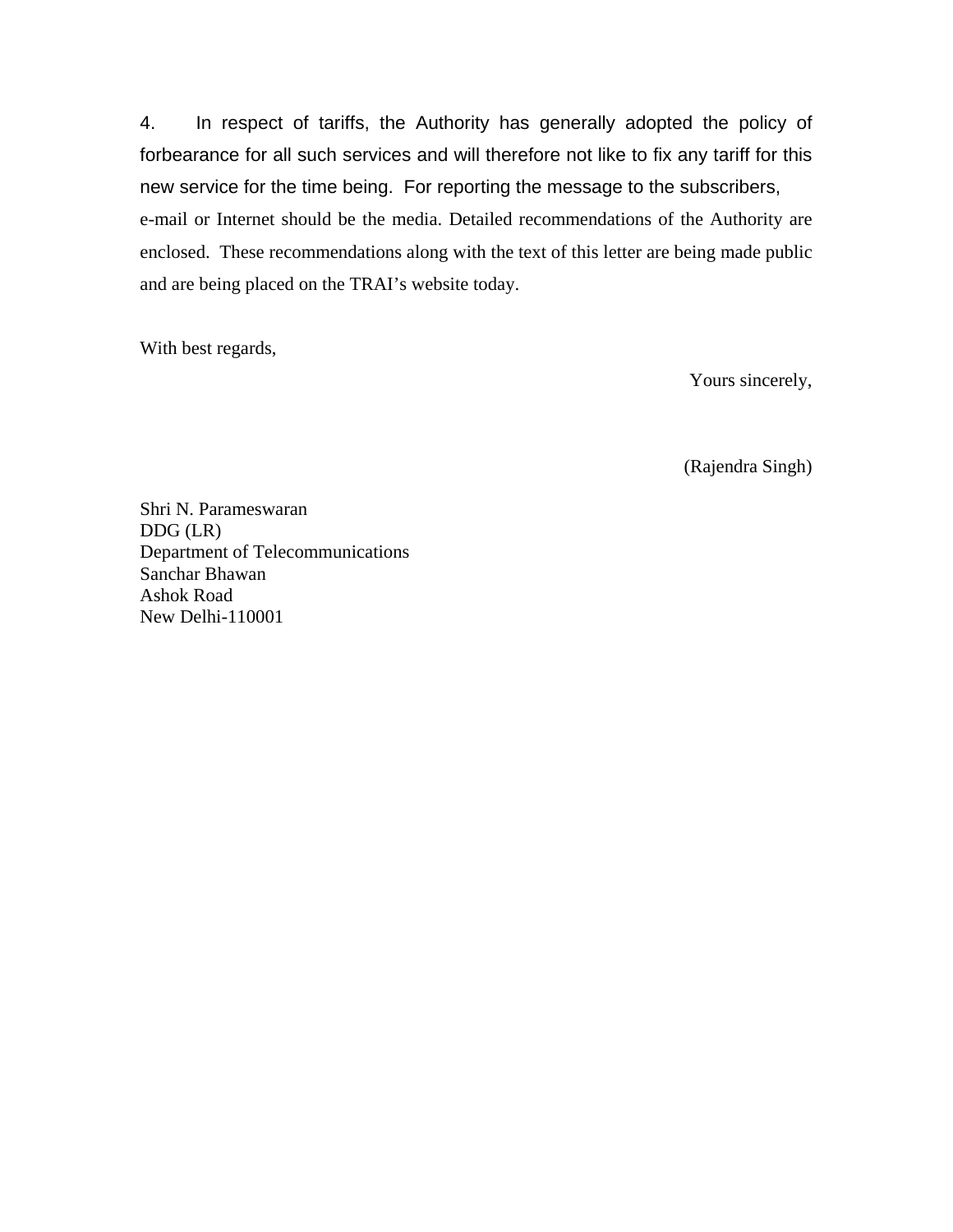## **Recommendations of TRAI on INSAT MSS Reporting Service**

### **Background & Context**

INSAT MSS (Mobile Satellite System) Reporting Service is a new service that enables transmission of messages at a low data rate to a central hub from a handheld terminal using satellite. It is felt that the service will be utilized by agencies for fleet management, emergency messaging, data collection, etc. A reference has been received from the Department of Telecom vide their letter No. 813-33 / 2001 – LR dated 13.7.2001 seeking the comments / recommendations of TRAI on the terms and conditions of the service. The reference also contains a note from Department of Space, including brief technical description of the system, list of interested service providers and also the functional requirement of the service.

- 2. 2. In the process of arriving at its recommendations, the TRAI held meetings with two prospective service providers and TRAI officials visited the Space Application Centre (SAC) in New Delhi, where the system is running on a trial basis. Preliminary discussions indicate that the areas of interests include fleet management, coastguards, fishery industry, weather warning, Defence etc. One of the major bottlenecks observed was the size and weight of the handset, which remains quite bulky and expensive (around Rs 35,000). At present only 10~15 Mobile terminals for fleet management are being used by the Ministry of Surface Transport.
- 3. The main issues that emerged are discussed below, along with TRAI's recommendations on each.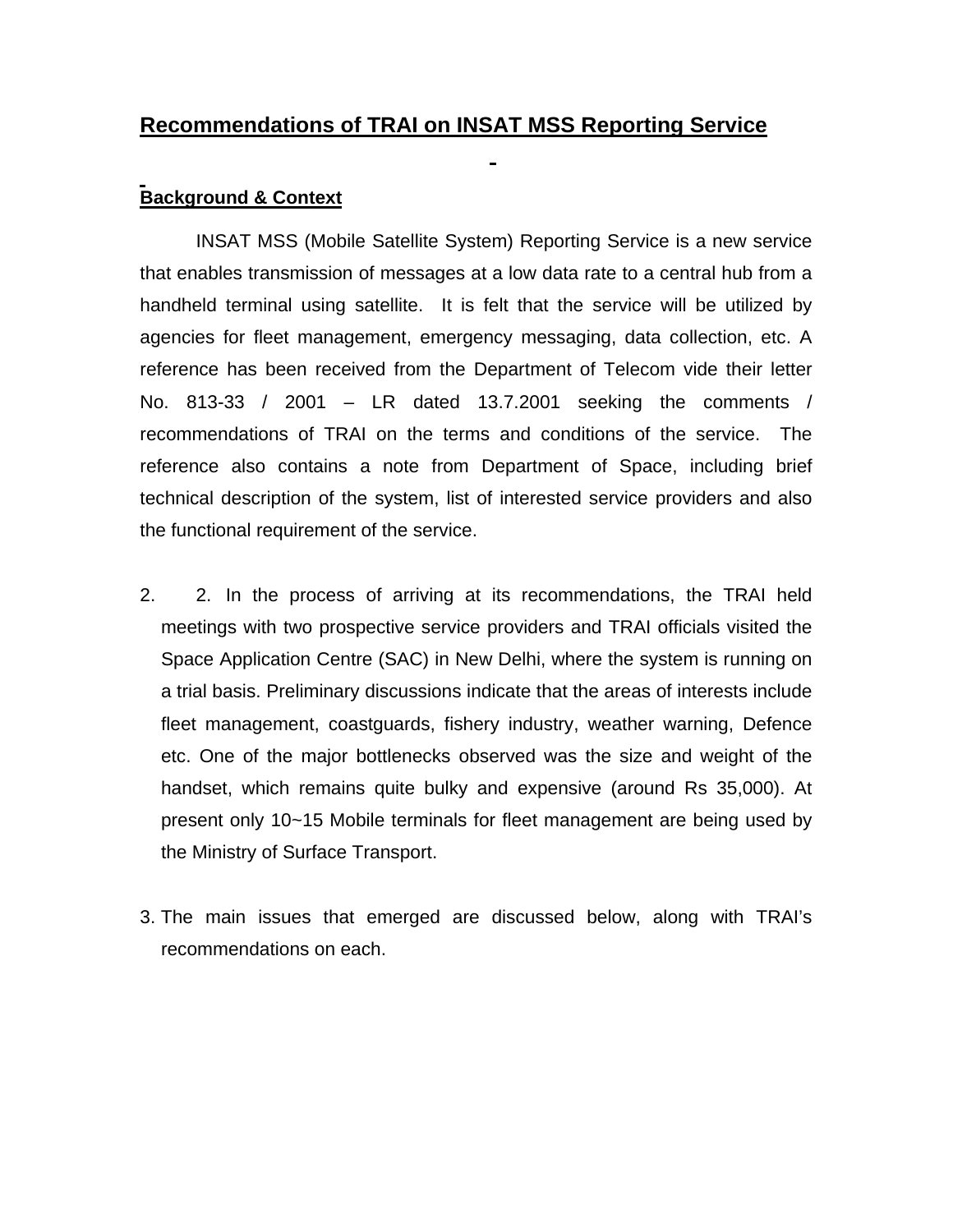### **Recommendations on relevant issues**

4. INSAT MSS Reporting Service is a one-way satellite based messaging service available through INSAT. It is a transmit-only service that provides a reporting channel via satellite to a group of people, and due to all India coverage of INSAT, this service provides one-way message reporting (transmit-only) facility from anywhere in India.

### **A. Type of Service**

5. This service differs from Cellular Mobile service as Cellular Mobile provides two way voice service and is essentially a land based wireless communication. It is also not a competitor to Paging service, which is textmessaging service from a central location to pager receivers in the field, or in other words it is reverse of Radio Paging. The service differs also from VSAT on account of:

- i) VSAT service is a two way CUG data service;
- ii) Data transmission speed for MSS is much lower, at only 300 kbps.
- iii) Terminal in case of V-SAT is not mobile.

This service is different from GMPCS in terms of type of communication, frequency spectrum, configuration of hub station and handset. The Authority, therefore, recommends that INSAT MSS Reporting Service may be treated as a new service under the broad definition of "Value Added Service", and anyone who wants to provide this service may be granted a separate license.

### **B. Number of Service Providers and entry fee**

6. TRAI believes that competition is in the best interests of the consumer and would prefer to let the market forces determine the number of Service Providers subject to the limitations imposed by the quantum of frequency i.e., spectrum available for the service.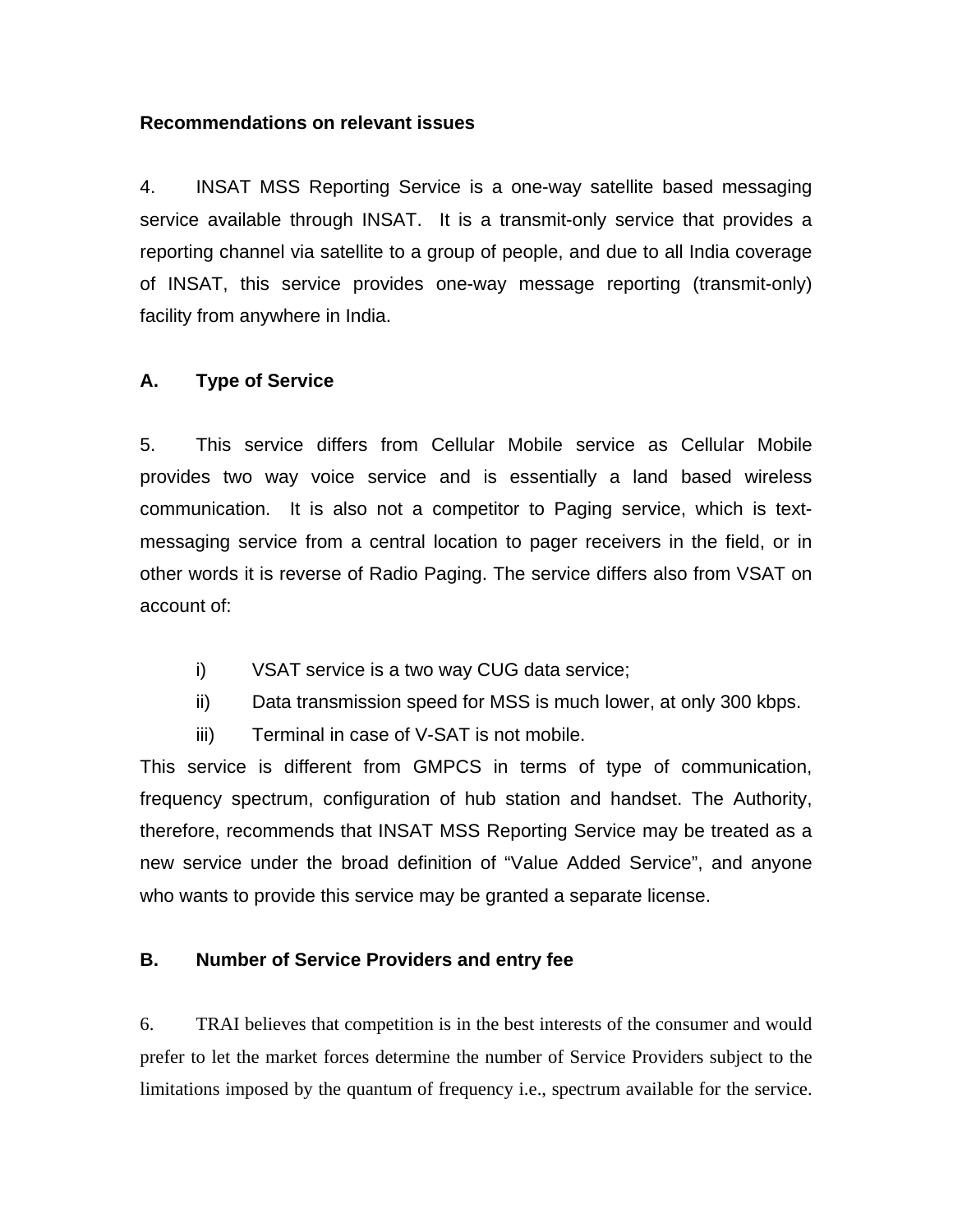Further, INSAT MSS reporting service is a low speed data service with maximum capacity limited to 300 bps. The demand for this service is, therefore, not likely to be comparable with other voice or high-speed data services. In absence of any shortage of spectrum and likely demand, the Authority recommends that no entry fee should be levied for this service.

#### **C. Exclusion of non-serious players from the Market**:

7. Although TRAI recommends a policy of open competition, it also believes that steps should be taken to eliminate non-serious players. In case of INSAT MSS Reporting service, the heavy one time capital expenditure involved in establishing the hub, itself acts as a deterrent for non-serious players. In addition, the Authority would like to recommend that a performance bank guarantee of Rs. 2 lakhs be specified, to be encashed if commercial launch of the service by the licensee is not made within six months of grant of license, may be incorporated.

#### **D. License fee**

8. To begin with, the service providers will have to create a market segment for this new service. As the market is not likely to be large given the size of the terminal and capital expenditure involved, the Authority feels that license fee of 5% should be levied for the first two years, which would go as a contribution towards Universal Service Levy. A review of the license fee may be taken after two years.

### **E. Spectrum charges**

9. The Spectrum and transponder charges may be decided by WPC and Department of Space respectively so as to promote this service. This arrangement may be continued for a period of two years after which the terms and conditions may be reviewed based on the market penetration.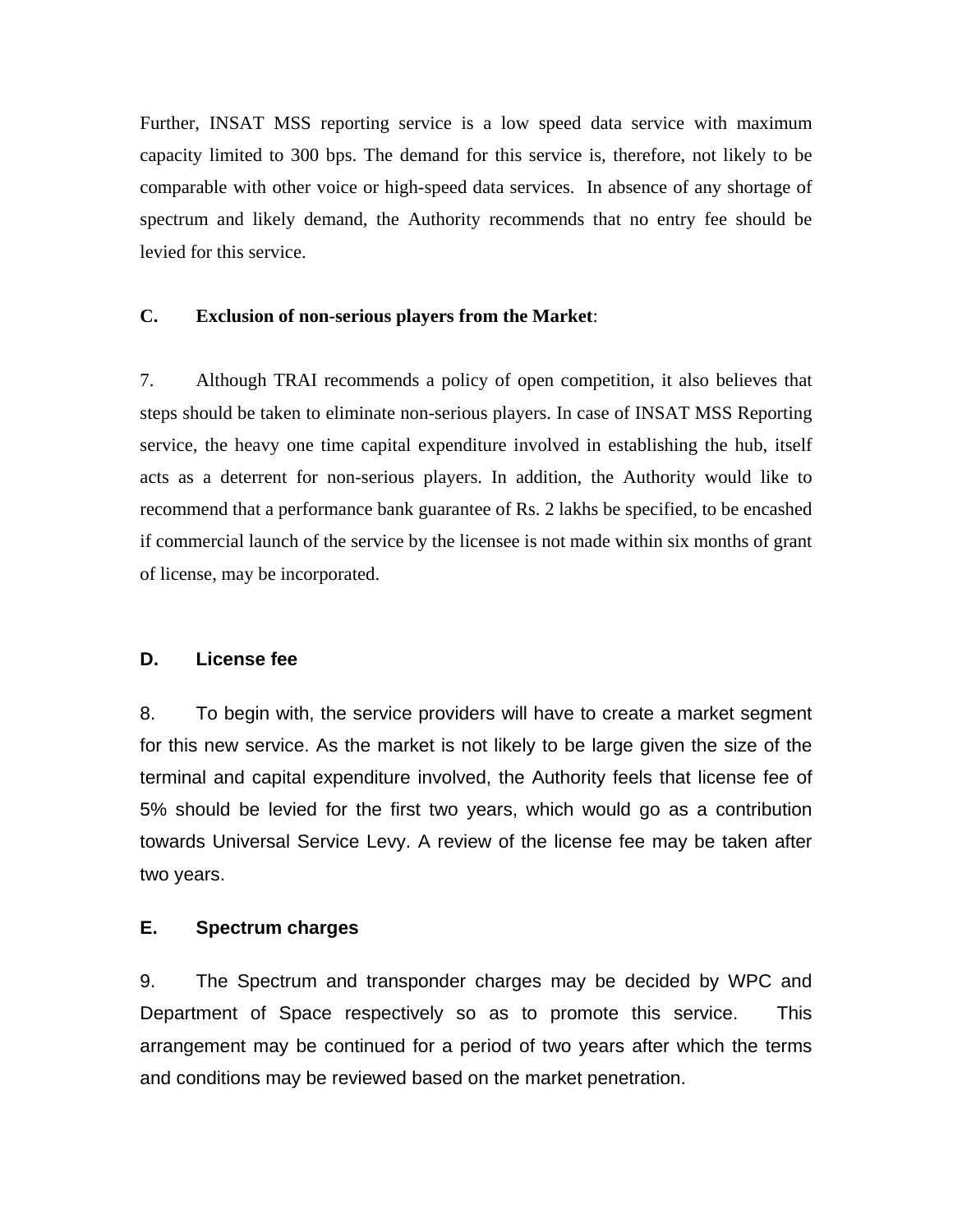## **F. Tariff**

10. As it is a new service with an unknown market, the Authority has at present decided to forebear with respect to the tariff.

## **G. Availability of spectrum**

11. It is understood from the reference that One Megahertz of spectrum has been allocated for the purpose on INSAT transponder. The transmission from the handset is in S-Band and receive at the hub is in C Band. The expected number of carriers in 1 MHz is 100.

12. The number of carriers one Hub system can support is from 1 to 8. The number of possible service providers and captive users will vary from 12 to 100 depending upon the number of carriers. For message reporting applications (random type traffic), the approximate number of terminals supported per carrier is 150. While for Fleet monitoring, Met data & Acknowledgement Applications (For 1 hour TDMA frame) approximate number of terminals per carrier is  $450 \sim$ 600.

### **Channel requirements**

| <b>Total Frequency currently available</b>            |    |  |                                                 | 1000 Khz |
|-------------------------------------------------------|----|--|-------------------------------------------------|----------|
| Number of carriers                                    |    |  |                                                 | 100      |
| Likely market by one service provider (after 2 years) |    |  |                                                 | 1000*    |
| A.                                                    | Α. |  | Fleet monitoring, meteorological applications   |          |
|                                                       |    |  | a. a. One carrier can support                   | 450      |
|                                                       |    |  | terminals                                       |          |
|                                                       |    |  | b. b. Number of terminals that can be supported | 45000    |
|                                                       |    |  | c. c. Number of service providers possible      | 45       |
| В.                                                    | В. |  | For random type traffic                         |          |
|                                                       |    |  | a. a. One carrier can support                   | 150      |
|                                                       |    |  | terminals                                       |          |
|                                                       |    |  | b. b. Number of terminals that can be supported | 15000    |
|                                                       |    |  | c. c. Number of service providers possible      | 15       |
|                                                       |    |  |                                                 |          |